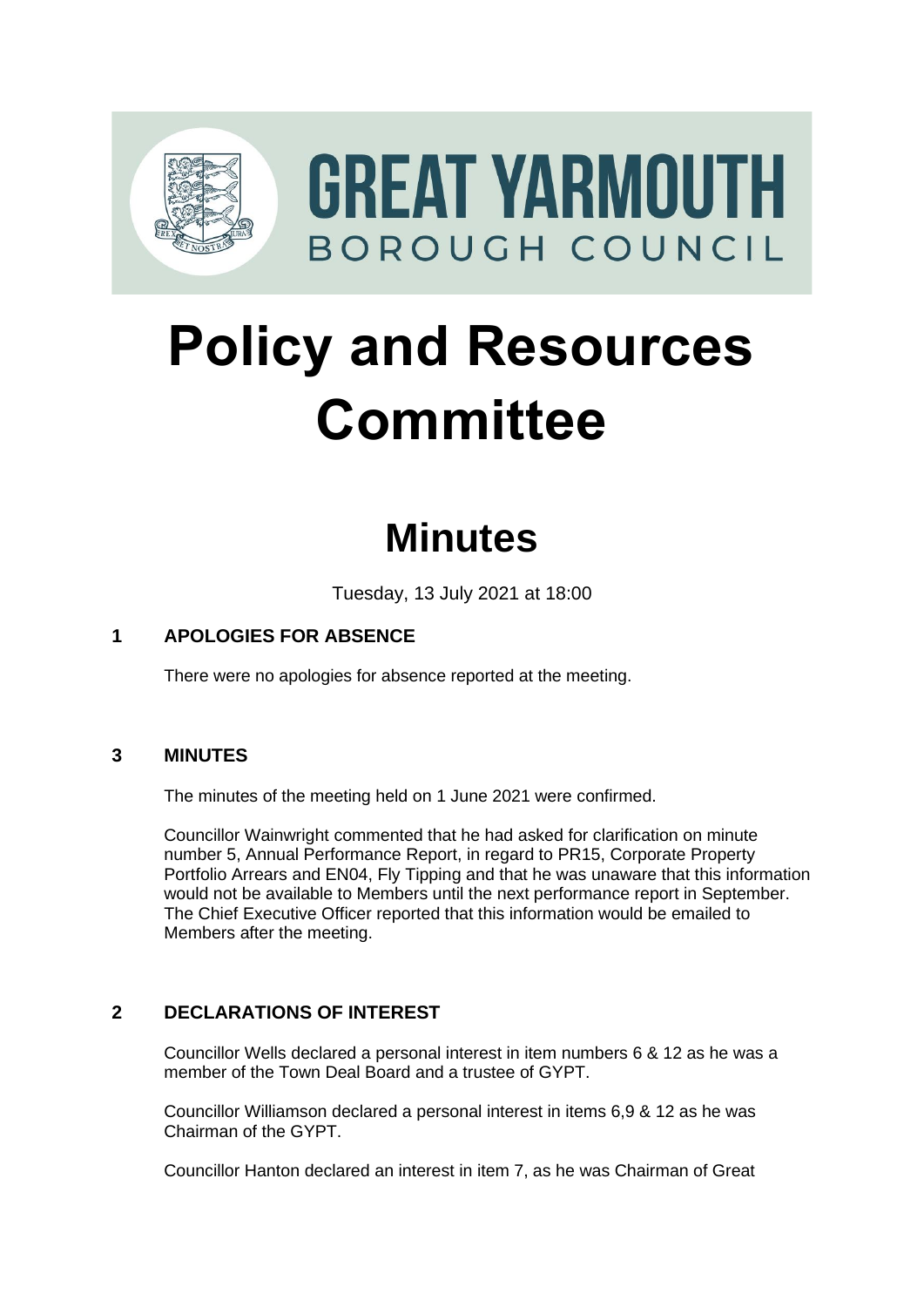Yarmouth CCTV Ltd.

The Chairman, Councillor Smith, & Councillor Wainwright declared a personal interest in item 9 as they were members of the Great Yarmouth Town Deal Board.

However, in accordance with the council's Constitution, were allowed to both speak and vote on the items.

## **4 FORWARD PLAN** 4

The Committee received and considered the Forward Plan.

#### **Chairman's Announcements**

(i) The Chairman introduced Sarah Gibb to the Committee who would act as the Council's Deputy Monitoring Officer.

(ii) The Chairman reported that the Council had been successful in securing £9,977,100 funding from the National Lottery Heritage Fund to undertake the refurbishment of the historic Grade-II listed Victorian Wintergardens on Great Yarmouth's Golden Mile which was fantastic news for the Borough and he thanked the Chief Executive Officer and all the officers concerned for their hard work to secure the grant funding. The grant award would be topped up with £5m taken from the recent Town Deal grant. The Chairman reported that a report would be taken to the next Full Council meeting.

Councillor Plant and Councillor Wainwright passed on their thanks and congratulations to Officers for their hard work and commitment to the project.Councillor Flaxman- Taylor also passed on her thanks to former Councillors and employees who had worked on the project.

(iii) The Chairman announced that Great Yarmouth Borough Council and East Suffolk Council would be submitting a joint bid to become the next UK City of Culture in 2025, the deadline being Monday, 19 July 2021 with the decision due to be announced in May. Applications would be whittled down to a shortlist of six in September. If successful, 2025 would see a packed programme of events celebrating the arts, culture and history across the towns and surrounding districts in Norfolk and Suffolk.

## **5** POSITIONING THE BOROUGH AS A VISITOR DESTINATION

The Committee received and considered the report from the Head of Marketing and Communications.

The Head of Marketing & Communications reported that this report sets out proposals to position the Borough as an all-year round destination for visitors in the 21st century reflecting on the changing pattern of how visitors access resort information over the last three years.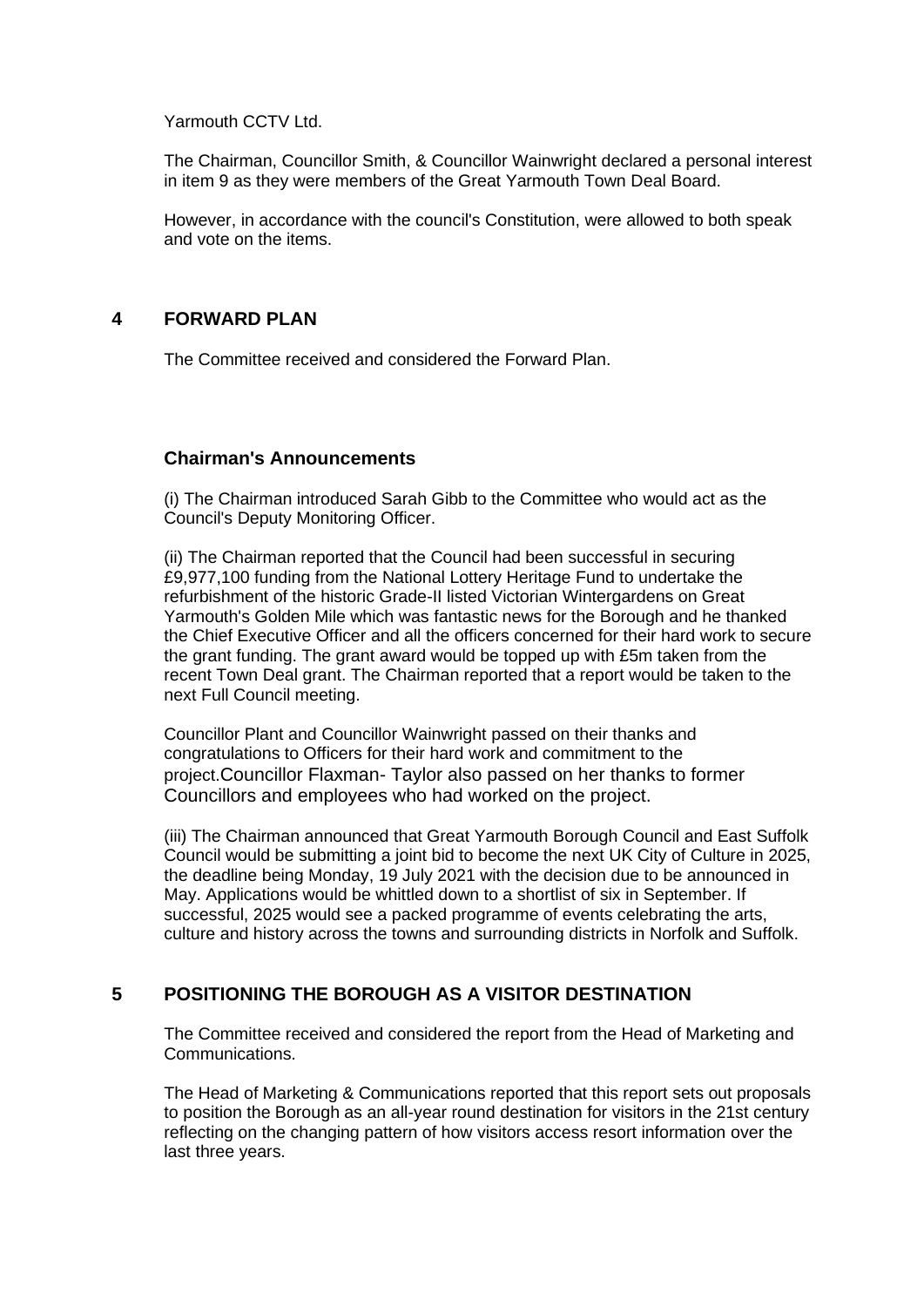The Head of Marketing & Communications reported that the Council worked closely with the Town Centre Partnership (TCP) and Greater Yarmouth Tourism and Business Improvement Area (GYTABIA) to promote and market the resorts in the Borough as part of an all-year-round place to visit as 'destinations' with their own unique identities under the new Visit Great Yarmouth brand.

The Head of Marketing & Communications reported that the landscape of tourist information was evolving, with digital trends emerging more heavily since the start of COVID-19. Closure of the Maritime House building and redeploying establishment costs would ensure Great Yarmouth's digital presence was maximised. The current TIC offering came at a substantial cost to the Council, and a decrease in revenue had resulted in an increased deficit in recent years. Through working smarter and utilising a blend of staff resources, including COVID Marshals as Ambassadors, existing establishment costs could be redeployed to ensure digital presence was maximised, enabling existing marketing staff to concentrate on further commercial/revenue streams. There was a need to maintain a level of phone and email coverage, which could be managed through existing resources including weekend cover during the season.

The Head of Marketing & Communications reported that Maritime House offered the opportunity for a new revenue stream through being re-purposed for commercial use. The options set-out in this report provided a realistic proposition to develop the Council's strategic support to the tourism sector and aligned with the operational delivery of tourism destination marketing undertaken by GYTABIA.

Councillor Wainwright commented that he was pleased to see that the Covid Marshalls were continuing to be utilised and, in his opinion, they would be required for the foreseeable future . Councillor Wainwright sought clarification as to whether the Tourist Information Centre would be re-located to the previous Greenwoods site which had now been acquired by the Council as part of the Town Deal. The Chief Executive Officer advised that it was hoped that the former Greenwoods site would become a Heritage Centre and provide a different offer to the Tourist Information Centre and work was progressing on this matter.

The Head of Communications and Marketing reported that a shared hub facility on Great Yarmouth seafront was being investigated with officers working with the CCG and Police on this matter. Councillor A Wright commented that he welcomed the proposed hub would could act as a call-in centre for tourists. The Chairman confirmed that he and the Chief Executive Officer have had discussions with the CCG and Police and that GYTABIA would be advised of the proposal.

Councillor Hammond asked whether it would be possible for signposts to be placed in the entrance gateways to the Borough which encompassed "Visit Great Yarmouth" with an email address, to advise visitors ideas of where to visit. The Chief Executive Officer reported that this matter would be looked into as it might only entail a QR code sited within the Council's car parks.

Councillor P Carpenter asked if the pop-up information points would be sited throughout the Borough including Gorleston, Hemsby & Scratby.

Councillor Plant asked if an App could be introduced which covered the whole of the Borough to show visitors what was on offer. The Head of Marketing and Communications advised that this matter was being looked into.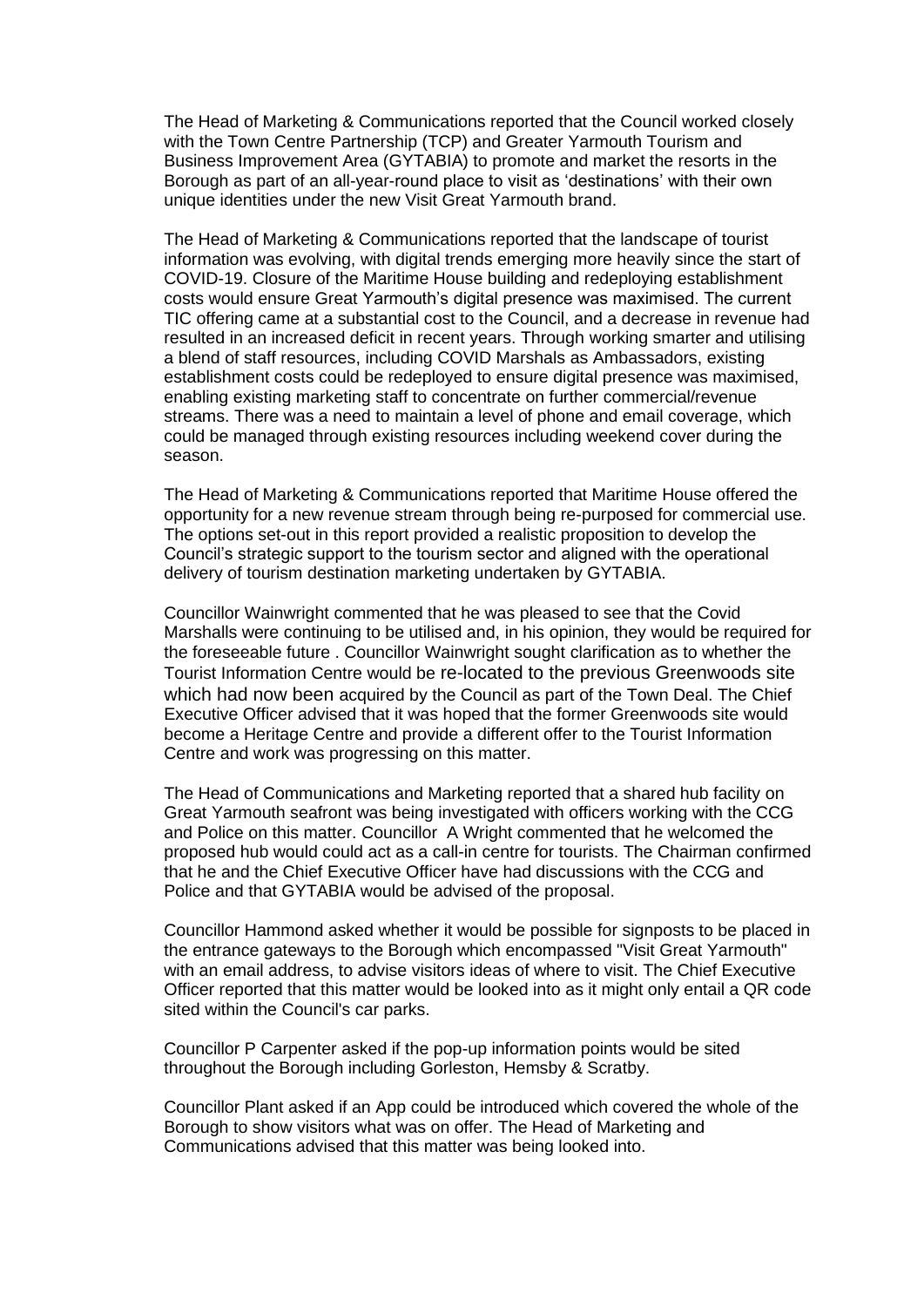Councillor Flaxman-Taylor asked for clarification in regard to the ambassador roles being undertaken by the Covid Marshals and whether this would delay the roll out of the ambassador programme, if the Marshals were still dealing with Covid issues. The Head of Marketing and Communications advised that Marshals already undertook part of the planned ambassador role as part of their day-to-day work and conversations were taking place to discuss their capacity moving forward.

Councillor A Wright requested the inclusion of the shared information hub on Great Yarmouth seafront be included in the recommendations to ensure that visitors to the Borough continued to have a point of contact at Great Yarmouth Seafront.

RESOLVED:-

That the Committee:-

a) Note the content of this report and the proposed new operating model for the provision of visitor/tourism information,

b) Support the principles contained in this report to move to online and telephony visitor

information services supplemented by COVID Marshals in the interim whilst in a pandemic, and longer term via a blend of seasonal 'Hosts', Heritage Guides and Street Wardens,

c) Confirm the continued closure of the Tourist Information Centre and request the Head

of Property Services brings forward an options appraisal to re-purpose the building in a

manner that will support the local leisure or hospitality sectors; and

d) Endorse that a shared information hub be provided at Great Yarmouth seafront.

#### **6 GYPT ANNUAL REVIEW** 6

The Committee received and considered the report from the Head of Inward Investment.

The Head of Inward Investment reported that this report provided an overview of the outcomes of the Great Yarmouth Preservation Trust Annual Review and provided highlights of key areas of interest.

A presentation of the Annual Review (annexed to this report) was given by Darren Barker, as Project Director of the Great Yarmouth Preservation Trust, and Members would have the opportunity to ask questions or seek clarification.

The Chairman thanked Darren for the presentation which gave an excellent overview of the collaborative work between the Council and GYPT.

Councillor Wainwright thanked Darren for the excellent report and for all the hard work and commitment he gave to GYPT and the Borough.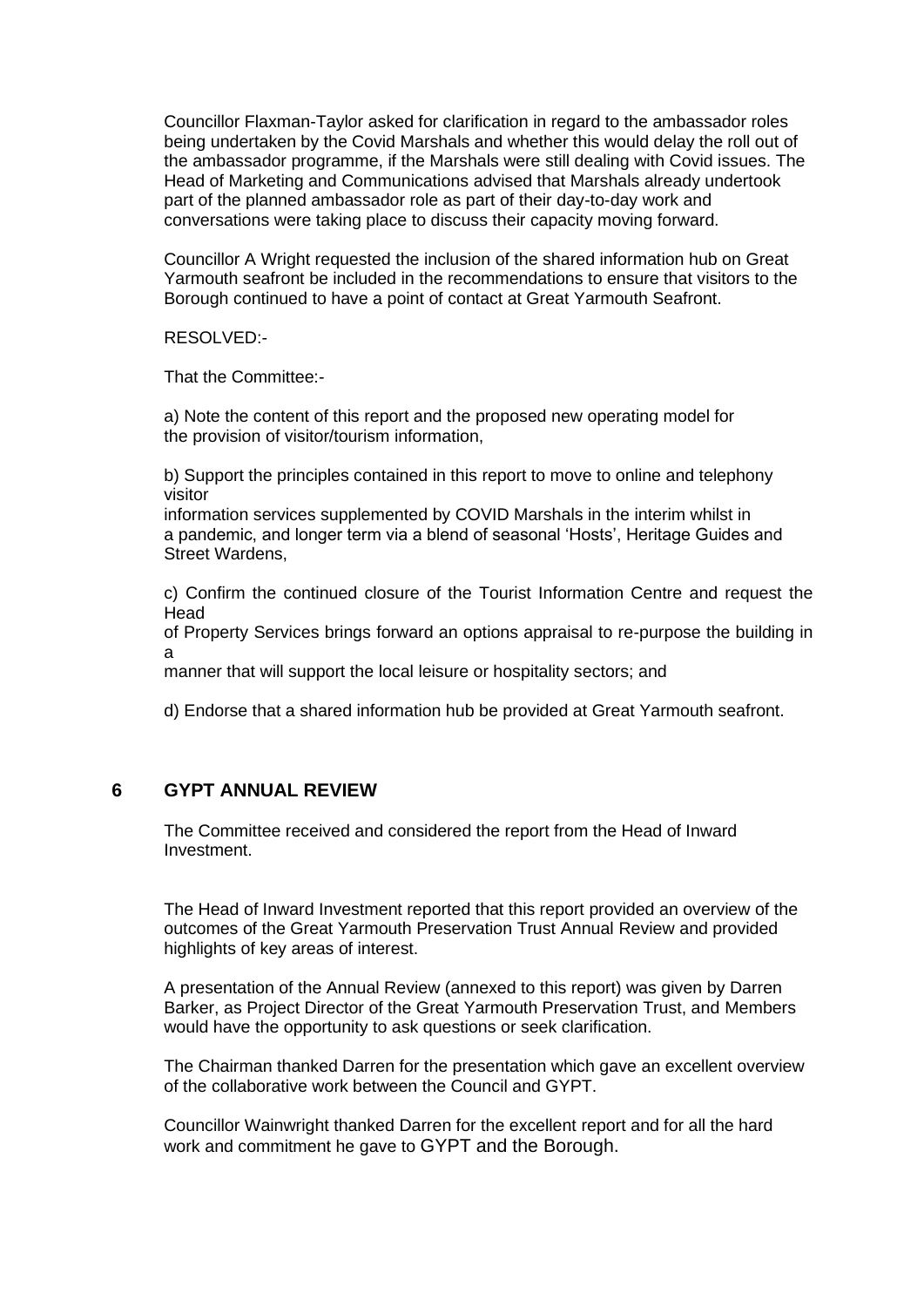Councillor Williamson reported that two further members of staff had been employed by GYPT from funding received from the Architectural Heritage Fund. Councillor Williamson reported that the full GYPT was available and for interested Councillors to contact Darren for a copy.

Councillor Wells highlighted the quality of residential homes which had been built to a very hight standard by GYPT at King Street, Great Yarmouth.

Councillor Myers reported that he was always impressed with the standard of work of GYPT and hoped their work would form part of the City of Culture 2025 bid.

Councillor A Wright reiterated the need for schools to keep the history of Great Yarmouth alive and for the town to be recognised as a centre for heritage and culture.

RESOLVED:-

That the Committee note the contents of the report and receive the Annual Review of the Great Yarmouth Preservation Trust.

#### **7 2020/21 TREASURY MANAGEMENT OUTTURN REPORT** 7

The Committee received and considered the report from the Finance Director.

The Finance Manager reported that this report presented the treasury management activity for the 2020/21 financial year and included:

- 1. The overall treasury position for 2020/21
- 2. The borrowing requirement and debt for 2020/21; and
- 3. The borrowing outturn for 2020/21

The Finance Manager reported that the treasury management strategy for 2020/21 was approved at by Full Council in February 2020 and this report provided the final treasury activity for the 20/21 financial year and performance against the indicators set within the treasury management strategy.

As at 31 March 2021, the Authority had net borrowing of £100m, arising from its revenue and capital income and expenditure. This was made up of firstly £134m of loans, which was an increase of £15m from 31 March 2020, largely due to capital spend. Secondly, investments stood at £34m at the end of 2021 up from £22m from the previous financial year due to the timing of cash received.

In line with expectations,significantly lower income was generated from cash and short-dated money market investments, including money market funds in 2020/21, as rates on cash investments are close to zero percent. The report also included the performance compared to the indicators set within the Treasury Management Strategy, set out in section 7 for which two of the limits were exceeded in the year.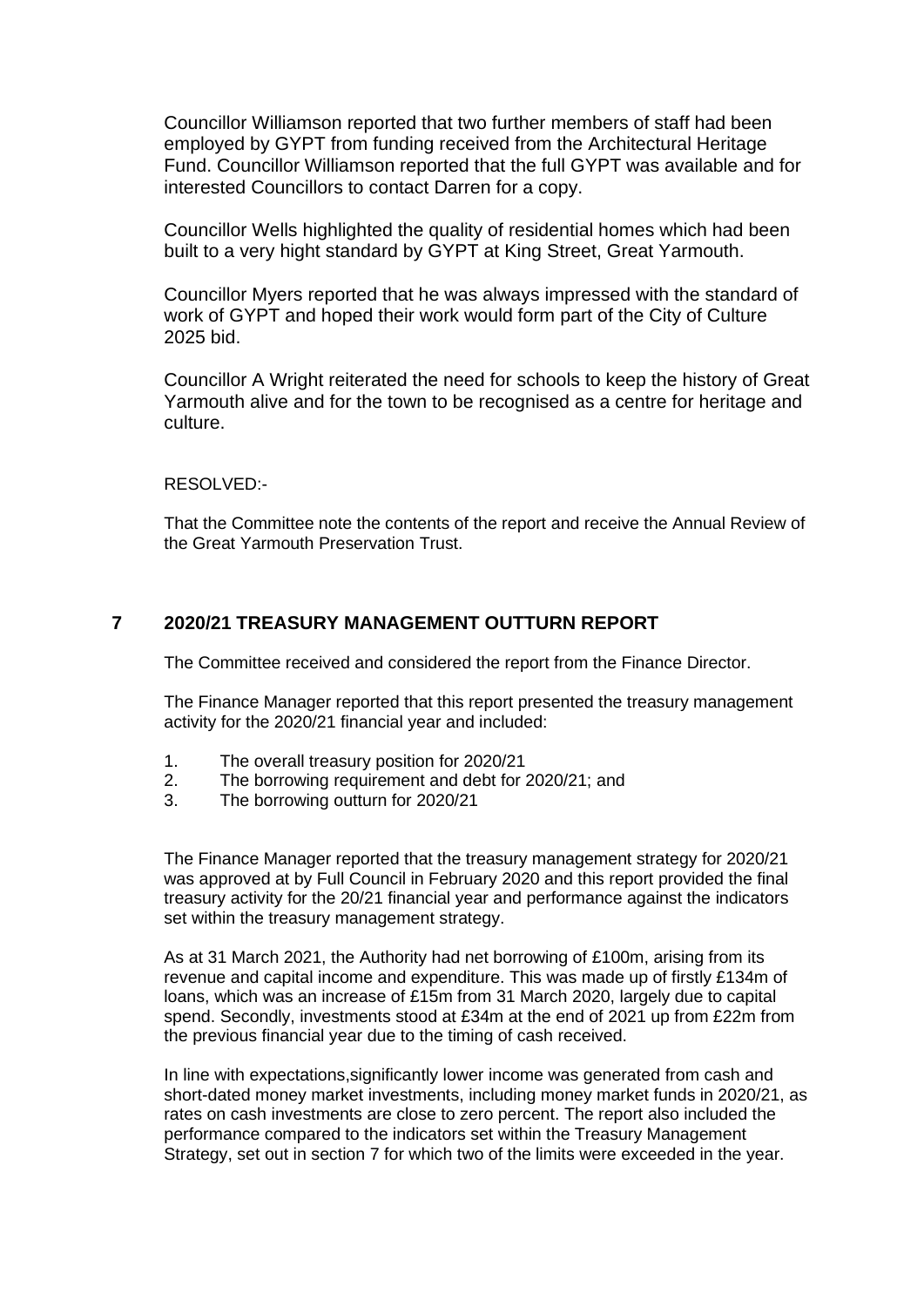The investment limit was exceeded within the first month of 2020/21 for the Barclays FIBCA account where the maximum limit of £1.5m was breached as £2.6m was invested, and for the Money Market Fund which had a maximum limit of £12m which was breached at one point when £19m was invested.

In both cases, this was due to the unexpected higher retained cash balances due to the timing of receipt of grant monies ahead of paying out, as a result of COVID. When the strategy was set, such balances could not have been anticipated. The balances were put in these funds to generate a better return on the investments in line with our strategic goals of security, liquidity and return. This was because whilst the Debt Management Office investments level was unlimited, the interest rates were so poor during the year, that at times, they were at a negative interest rate. Therefore the decision was taken to breach the limits and hold these funds in the Money Market Fund & the FIBCA account to generate a better return on the investments in line with our strategic goals of security, liquidity and return.

Furthermore, the impact of a 1% rise in interest rates limit was also breached, as the limit was set based on a lower investment balance and higher loan balances based on the anticipated levels when the Treasury Management Strategy was written. The Councils investment balances have increased by 25% and loan balances have decreased by 33% again due to Government funding received to assist with the pressures relating to the pandemic.

RESOLVED:-

That the Committee recommend to Full Council the Treasury Management Outturn Report and Indicators for 2020/21.

## **8 GENERAL FUND OUTTURN 2020-21** 8

The Committee received and considered the report from the Finance Director.

The Finance Director reported that this report showed the general fund year end budget monitoring position for the 2020/21 financial year.

The Finance Director reported that the outturn position, as reported, would be used to produce the draft statutory accounts that would be subject to external audit later in the year.

In respect of the revenue outturn position, there was a reported surplus of £497,250 which the report was recommending be allocated to the Treasury Management Reserve, Insurance Reserve and Special Projects Reserve, as outlined at section 4.4 of the report.

The Finance Director reported that the outturn on the capital programme, together with its financing and an updated programme for 2021/22 which reflected the carry forward of capital projects not completed in 2020/21, plus the additions to the capital programme of the Beach Huts, Wellesley Recreation Ground, Crematorium Roof and Marina Centre, as detailed at section 5 of the report. Appendix E had been amended and was included as a separate attachment, reflecting the total programme for 2021/22.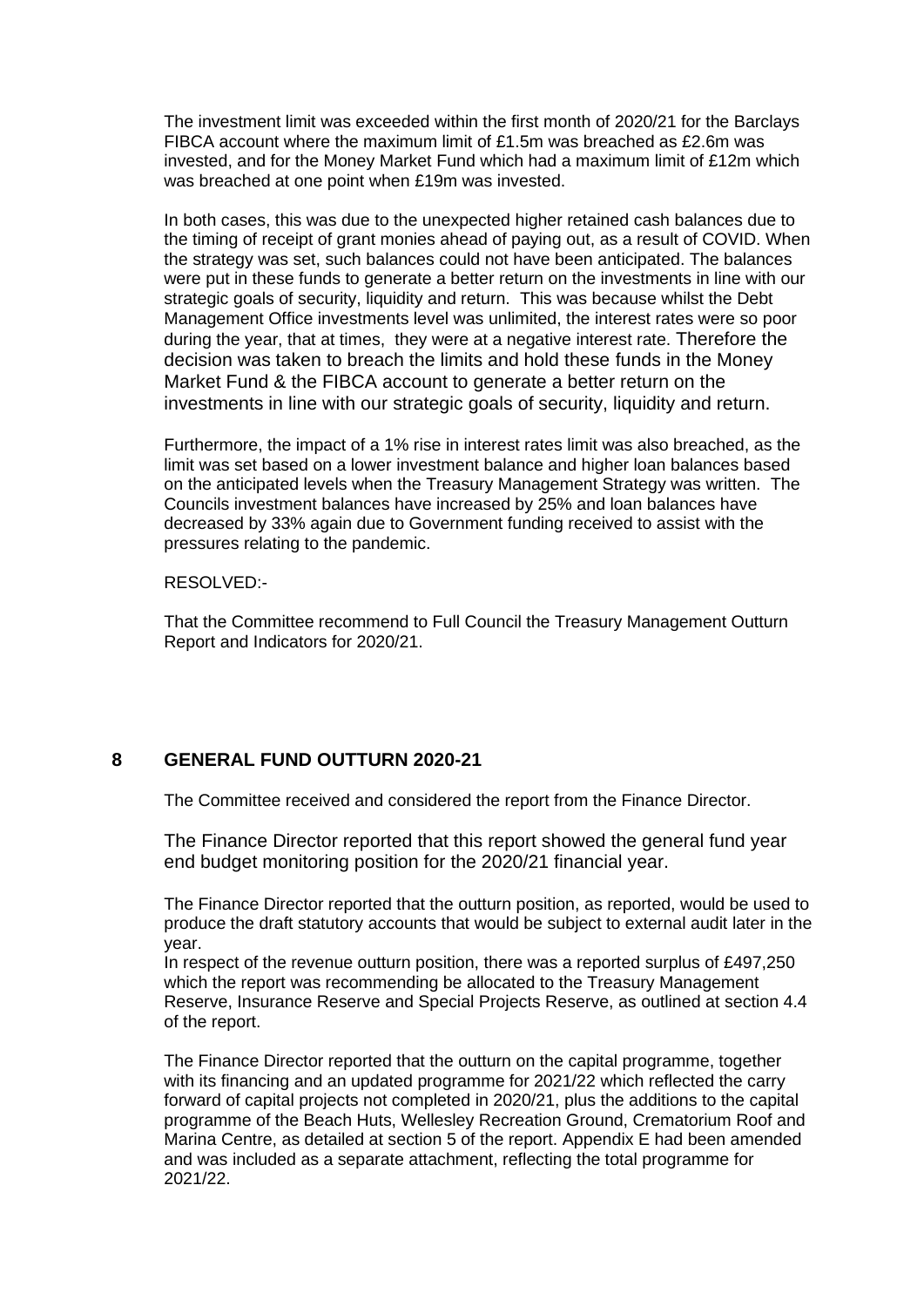The Finance Director reported that the outturn position reflected the impact of Covid19 on the revenue position for the year. Government funding of £3.5m had been received in the year for the emergency support and new burdens, mainly in relation to the administration of the many grant schemes, and also the sales, fees and charges funding which had covered 75% of the reduced income, compared to the budget. Reduced income not covered by the fees and charges scheme had been mitigated by the general tranche funding.

The Finance Director reported that the detail within the report and appendices provided commentary on the more significant variances compared to the budget. Most significant variances included an addition to the bad debt provision in the year which had been reviewed to reflect the impact of the last 12 months and debt recovery, reduced income from demand led services for example, car parking income and also more favourable variances from reduced interest payable and additional turnover in the year. The outturn position allowed for the roll forward of some unspent service budgets which had been earmarked for ongoing commitments in 2021/22.

Councillor Wainwright congratulated the Finance Director and her team for all their sterling work carried out processing the Covid grants whilst undertaking business as usual. The Chairman echoed Councillor Wainwright's sentiments.

RESOLVED:-

#### RESOLVED:-

That the Committee agree and recommend to Full Council:-

(i) The outturn position for the general fund for 2020/21 as included in the report and appendices;

(ii) The transfers to and from reserves as detailed within the report and Appendix A along with

an updated reserves statement (Appendix C);

(iii) Transfer the surplus to the earmarked reserves as detailed within the report; (iv) The financing of the 2020/21 capital programme as detailed within the report and appendices; and

(v) The updated capital programme for 2021/22 as included in the report (section 5) and

Appendix E.

## **9 TOWN DEAL HEADS OF TERMS, PRIORITISATION EXERCISE AND MONITORING & EVALUATION UPDATE**

The Committee received and considered the report from the Chief Executive Officer.

The Chief Executive Officer reported that at the Town Deal Board meeting held on the 16 March 2021, the Heads of Terms, (HoT), for a Town Deal of up to £20.1 million to deliver ten Immediate Investment Priorities as set out in the Town Investment Plan was agreed. The Heads of Terms offered for a Town Deal of up to £20,100,000 against an original ask of £24,780,390.

This report confirmed the Board prioritised interventions that were made in line with the value of the funding award and provides an update regarding the subsequent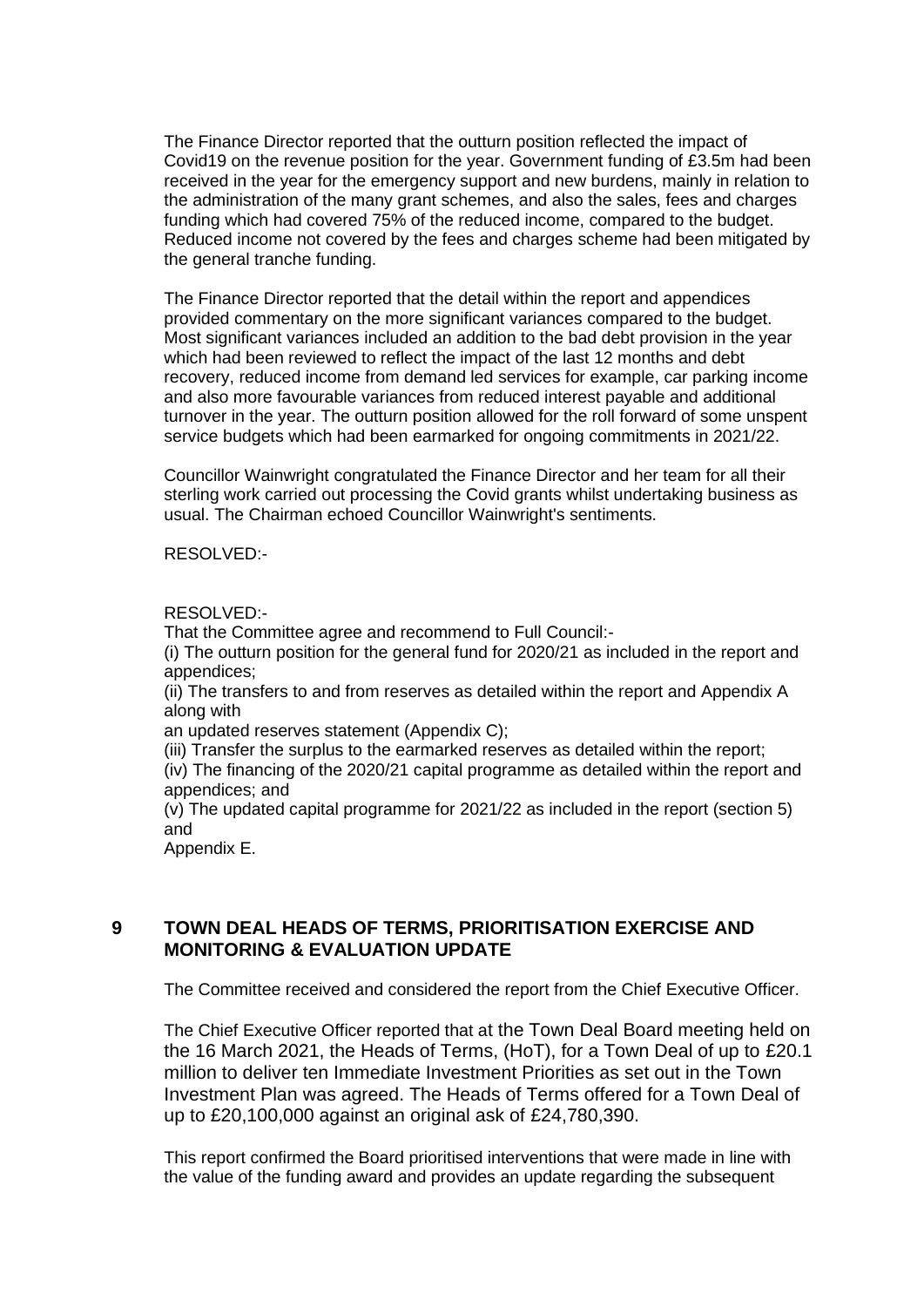monitoring & evaluation, (M&E), that had taken place. This report will also document the marketing & evaluation schedule associated with the Town Deal Heads of Terms.

RESOLVED:-

That the Committee recommend to Full Council:-

(i) To acknowledge MHCLG receipt of the said agreed interventions,

(ii) Note that the subsequent Monitoring and Evaluation (M&E) submission for addressing key conditions by 24 May 2021 have been addressed, including financial information,

(iii) To acknowledge that preparatory work on the delivery of Stage 2 Business case is underway; and

(iv) Note the Monitoring & Evaluation reporting schedule for the Town Deal as per agreed Heads of Terms.

#### **10 ANY OTHER BUSINESS**

The Chairman reported that there was no other business being of sufficient urgency to warrant consideration at the meeting.

#### **11 EXCLUSION OF PUBLIC**

RESOLVED:-

That under Section 100(A)(4) of the Local Government Act 1972, the public be excluded from the meeting for the following item of business on the grounds that it involved the likely disclosure of exempt information as defined in paragraph 3 of Part I of Schedule 12(A) of the said Act.

#### **12 CONFIDENTIAL - BUILDING PURCHASE - 37-39 MARKET PLACE, GREAT**  YARMOUTH

Confidential Minute on this item